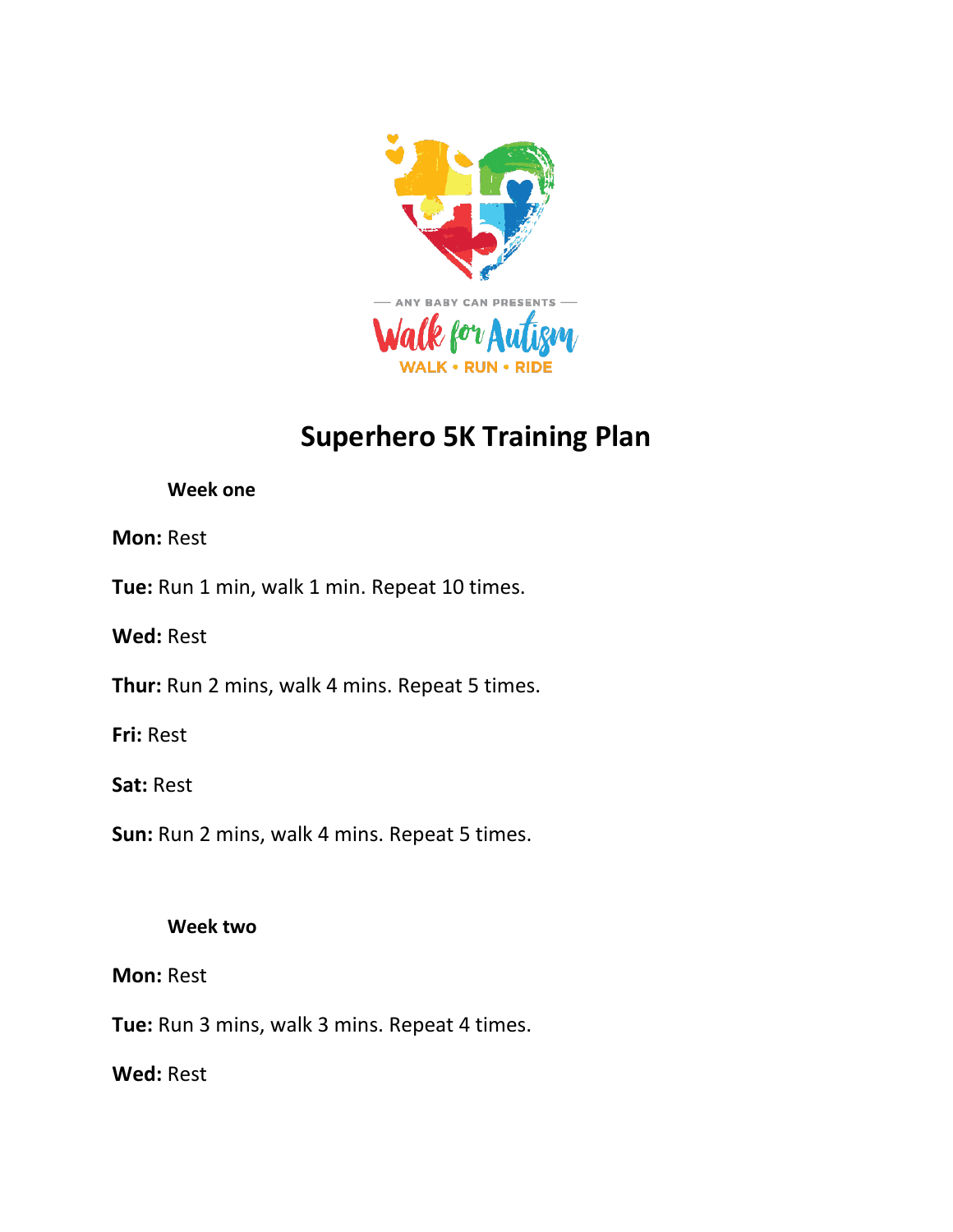**Thur**: Run 3 mins, walk 3 mins. Repeat 4 times.

**Fri:** Rest

**Sat:** Rest

**Sun:** Run 5 mins, walk 3 mins. Repeat 3 times.

#### **Week three**

**Mon:** Rest

**Tue:** Run 7 mins, walk 2 mins. Repeat 3 times.

**Wed:** Rest

**Thur:** Run 8 mins, walk 2 mins. Repeat 3 times.

**Fri:** Rest

**Sat:** Rest

**Sun:** Run 8 mins, walk 2 mins. Repeat 3 times.

### **Week four**

**Mon:** Rest

**Tue:** Run 8 mins, walk 2 mins. Repeat 3 times.

**Wed:** Rest

**Thur:** Run 10 mins, walk 2 mins. Repeat twice, then run for 5 mins.

**Fri:** Rest

**Sat:** Rest